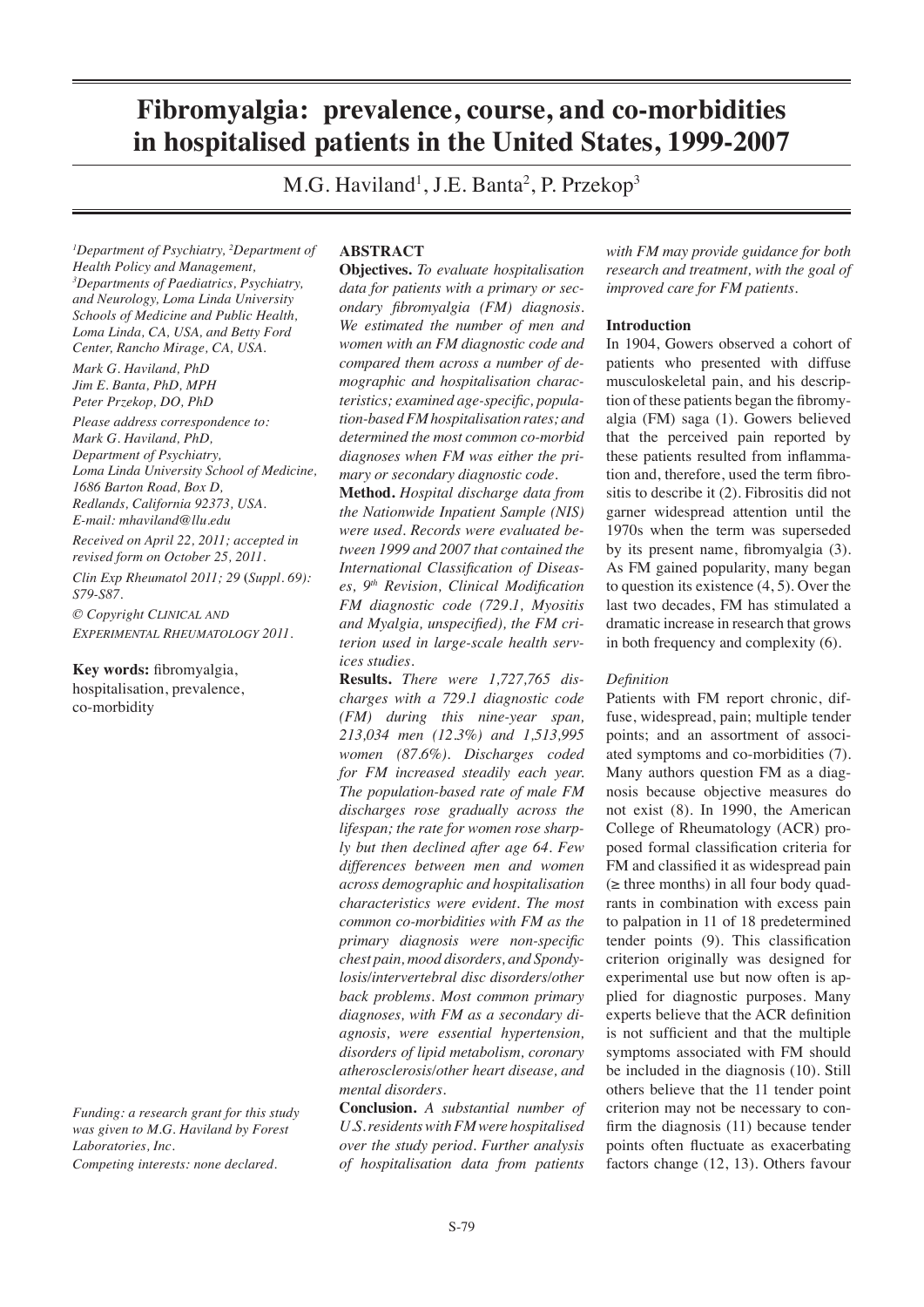creating subgroups of FM patients (14), and recently, Wolfe *et al.* (15) have proposed a new case definition for FM.

# *Fibromyalgia and co-morbid conditions*

Very few large FM cohort studies exist in which co-morbid disease states are systematically evaluated, and there is sparse data on men. Most information has come from clinical and community studies with differing research aims, methods, and samples. Many researchers, however, have attempted to identify conditions that co-occur with FM (16, 17). These co-occurring conditions can be divided into medical, psychiatric, and functional subtypes. Some of the most commonly associated medical conditions are rheumatologic diseases such as osteoarthritis, osteoporosis, Crohn's disease, rheumatoid arthritis, ulcerative colitis, systemic lupus erythematosus, psoriatic arthritis, and Behçet's disease (18, 19). Approximately 27% of patients with inflammatory bowel disease have concurrent FM, which occurs more commonly in Crohn's disease than ulcerative colitis (20). As many as 65% of patients with systemic lupus erythematosus, 55% with rheumatoid arthritis, 24% with psoriatic arthritis, and 10% with Behçet's disease have co-morbid FM (21, 22). Other non-rheumatologic conditions such as hypertension, thyroid disorders, diabetes mellitus, sleep apnea, restless leg syndrome, and migraine headache have been reported (18, 19). Reported co-prevalence for some of these diseases varies from 25–67% for osteoarthritis, 10–42% for hypertension, 12–40% for osteoporosis and 4– 23% for diabetes (19, 23, 24). Much of this variability may be due to sampling method (community *vs.* clinical), age of subjects, and a predominance of female study participants.

Many unique associations with FM also have been reported (25). Further, an increased prevalence in FM has been reported in patients with the HIV, hepatitis C viruses, and thyroid antibodies (26, 27). Moreover, many women with FM have co-occurring breasts cysts, ovarian cysts, dysmenorrheal, premenstrual syndrome, and endometriosis (28).

FM has a high co-occurrence with psychiatric disorders (29). The prevalence of major depressive disorder (present and in one's lifetime), in fact, has been reported to range from 30-86% in FM patients (30-32). FM commonly is associated with anxiety, eating, bipolar, and substance use disorders (30, 33). In general, psychiatric disorders are associated with worse pain and quality of life in FM patients (34). Interestingly, other conditions have been associated with a lower prevalence of co-morbid psychiatric disorders in FM (35). The high prevalence of psychiatric disorders with FM has led some researchers to explore factors common to both diagnoses (30).

Not surprisingly, FM is associated with other functional disorders (36, 37). Prevalence figures for some of these disorders range from 32-77% for irritable bowel syndrome to 2-40% for chronic fatigue syndrome (38). Like all functional disorders, these remain both difficult to treat and explain.

## *Epidemiology*

The first attempt to determine the prevalence of FM in American adults – a survey of rheumatologists – was published in 1977. Interestingly, academic rheumatologists reported cases of FM much less frequently than did community rheumatologists (2.0% to 6.0%, respectively (39)). Reports taken from rheumatology practices show fairly dramatic differences: low estimates of 3.3% and 6.1% (40, 41) and high estimates of 10% to 25% (42, 43).

In the adult general population, the widely-reported FM prevalence estimates are from a single study done in Wichita, Kansas (44). The reported prevalence was 2.0% overall, 3.4% in women and 0.5% in men. In a recent United States cohort study (45), FM prevalence was reported to be 3.7% (4.8% women and 1.3% men). Although the figures from the two studies are roughly comparable, the more-recent data may reflect an actual increase in FM prevalence.

## *Natural history of fibromyalgia*

FM is increasingly being diagnosed in all age groups (44, 46, 47), and its frequency increases with age. In the

Wichita Kansas study, FM prevalence increased progressively through the eighth decade and thereafter declined. This can be contrasted with studies from London, Ontario (Canada) in which FM began to decline dramatically in the seventh decade (47) and from the U.S. in which FM declined at approximately age 61 (45).

## *FM and hospitalisations*

In two small studies outside of the U.S., investigators have reported hospitalisation rates, co-morbidities, and dispositions in FM patients. In a study of 522 patients hospitalised on internal medicine wards in Israel, 62% complained of pain, and 15% were diagnosed with FM. Of those diagnosed with FM, 91% were female (48). In a study of FM prevalence in 122 Turkish patients hospitalised with cancer, 10.7% were diagnosed with FM (49). In this study, FM was associated with worse health and mental health status, including quality of life measures. Conclusions drawn from these studies must be considered preliminary, however, given the small numbers of patients and unique settings.

## *Study purposes*

The present study was designed to evaluate hospitalisation data for patients admitted with either a primary or secondary FM diagnosis. The first objective was to document the number of men and women with an FM diagnosis and to compare men and women across a number of demographic and hospitalisation characteristics (*e.g*. age, race/ ethnicity, length of stay, and disposition). Second, was to examine age-specific, population-based FM hospitalisation rates for men and women. Third, was to determine the most common primary and secondary diagnoses among patients with FM (total and by gender). Such information may help clarify FM's prevalence, natural history, and patterns in hospitalised patients.

## **Method**

# *Data*

Hospital discharge data from the Nationwide Inpatient Sample (NIS), which is the largest all-payer inpatient care database in the United States (Agency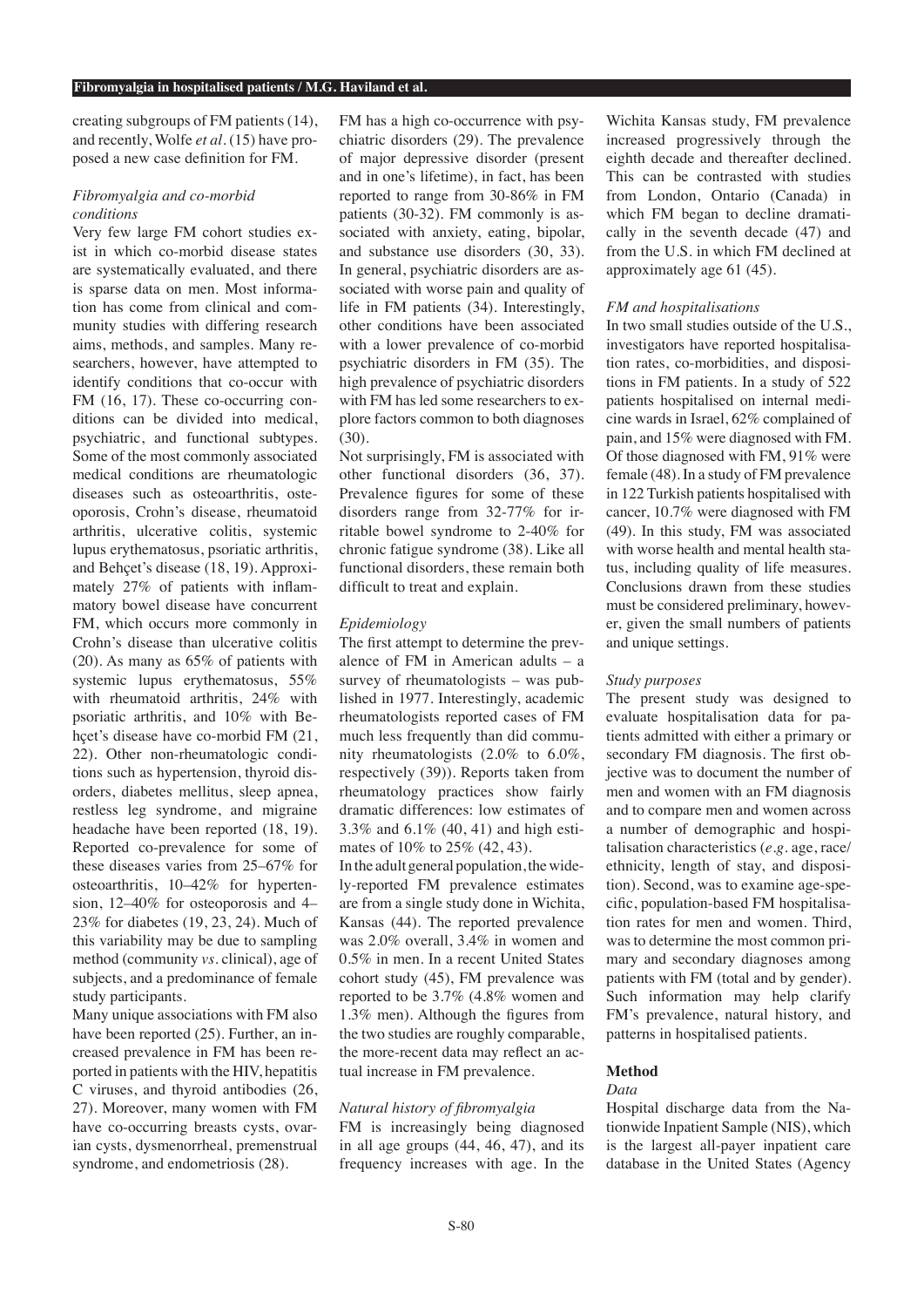for Healthcare Research and Quality [AHRO]) (50) was used in this study. NIS is one of several datasets developed as part of the Healthcare Cost and Utilisation Project (HCUP), a Federal-State-Industry partnership sponsored by the AHRQ. NIS approximates a 20-percent stratified sample of U.S. community hospitals, with the sampling frame covering about 90 percent of all hospital discharges in the U.S. (50). Annual NIS databases contain roughly seven to eight million records representing discharges from approximately 1,000 hospitals, and the dataset has been used to address similar questions (51).

# *Subjects*

Discharge records between 1999 and 2007 containing either a primary or secondary (out of 15 diagnosis fields) *International Classification of Diseases, 9th Revision, Clinical Modification* (ICD-9-CM) FM diagnosis code (729.1, Myositis and Myalgia, unspecified) were selected. There is no specific ICD-9-CM diagnostic code for FM, and, thus, the 729.1 criterion is used to represent FM in many large health services research studies. As the Center for Disease Control cautions, however, hospitalisation rates based on this code may be overestimates for FM (http:// www.cdc.gov/arthritis/basics/fibromyalgia.htm).

#### *Analyses*

Data processing and survey-adjusted statistical analyses of NIS data were conducted using SAS 9.2 (SAS Institute, Inc., Cary, NC). The first step was estimating the total number of discharges by a number of characteristics, such as race/ethnicity, year of discharge, and primary payor. Estimates for each of these variables were made for all subjects and separately for men and women.

Population-based rates were calculated and graphed by first estimating the total number of FM-related discharges by gender and five-year increments of age at time of discharge between 1999 and 2007. Those numbers then were divided by the total of annual Census gender by age estimates (also summarised into five year increments) over the same

**Table I.** Nationwide Inpatient Sample discharges with a Fibromyalgia Diagnosis Code (1999–2007).

| $ICD 9 = 729.1$           | Total<br>survey $n = 353,766$<br>estimated $n=1,727,765$<br>$\%$ | Men<br>survey $n=43,558$<br>$\%$ | Women<br>survey $n=310,056$<br>estimated $n=213,034$ estimated $n=1,513,995$<br>$\%$ |  |  |
|---------------------------|------------------------------------------------------------------|----------------------------------|--------------------------------------------------------------------------------------|--|--|
| Age group                 |                                                                  |                                  |                                                                                      |  |  |
| 0 to 21 years of age      | 1.5                                                              | 4.8                              | 1.0                                                                                  |  |  |
| 22 to 44 years            | 23.9                                                             | 26.0                             | 23.6                                                                                 |  |  |
| 45 to 64 years            | 49.1                                                             | 41.8                             | 50.1                                                                                 |  |  |
| 65 and older              | 25.5                                                             | 27.3                             | 25.3                                                                                 |  |  |
| Race / ethnicity          |                                                                  |                                  |                                                                                      |  |  |
| White                     | 60.5                                                             | 56.7                             | 61.0                                                                                 |  |  |
| <b>Black</b>              | 5.8                                                              | 8.5                              | 5.4                                                                                  |  |  |
| Hispanic                  | 3.8                                                              | 6.0                              | 3.5                                                                                  |  |  |
| Asian or Pacific Islander | 0.5                                                              | 1.0                              | 0.4                                                                                  |  |  |
| Native American           | 0.3                                                              | 0.3                              | 0.2                                                                                  |  |  |
| Other                     | 1.1                                                              | 1.7                              | 1.0                                                                                  |  |  |
| $Missing*$                | 28.1                                                             | 25.7                             | 28.4                                                                                 |  |  |
| Year of discharge         |                                                                  |                                  |                                                                                      |  |  |
| 1999                      | 6.1                                                              | 7.3                              | 5.9                                                                                  |  |  |
| 2000                      | 7.4                                                              | 8.1                              | 7.3                                                                                  |  |  |
| 2001                      | 8.9                                                              | 9.2                              | 8.8                                                                                  |  |  |
| 2002                      | 10.4                                                             | 10.5                             | 10.4                                                                                 |  |  |
| 2003                      | 11.7                                                             | 11.6                             | 11.7                                                                                 |  |  |
| 2004                      | 12.5                                                             | 12.1                             | 12.5                                                                                 |  |  |
| 2005                      | 13.7                                                             | 13.0                             | 13.8                                                                                 |  |  |
| 2006                      | 14.2                                                             | 13.7                             | 14.3                                                                                 |  |  |
| 2007                      | 15.2                                                             | 14.6                             | 15.3                                                                                 |  |  |
| Primary payor             |                                                                  |                                  |                                                                                      |  |  |
| Medicare                  | 41.1                                                             | 39.7                             | 41.3                                                                                 |  |  |
| Medicaid                  | 11.3                                                             | 10.9                             | 11.3                                                                                 |  |  |
| Private insurance         | 40.9                                                             | 38.5                             | 41.2                                                                                 |  |  |
| Self-pay                  | 3.2                                                              | 5.9                              | 2.8                                                                                  |  |  |
| No charge                 | 0.3                                                              | 0.5                              | 0.3                                                                                  |  |  |
| Other                     | 3.1                                                              | 4.4                              | 3.1                                                                                  |  |  |
| Discharge status          |                                                                  |                                  |                                                                                      |  |  |
| Routine                   | 78.3                                                             | 79.3                             | 78.2                                                                                 |  |  |
| Transfer to hospital      | 2.1                                                              | 2.7                              | 2.0                                                                                  |  |  |
| Other transfer            | 9.4                                                              | 8.4                              | 9.5                                                                                  |  |  |
| Home health care          | 8.7                                                              | 7.0                              | 9.0                                                                                  |  |  |
| Against medical advice    | 0.9                                                              | 1.6                              | 0.8                                                                                  |  |  |
| Died                      | 0.5                                                              | 0.8                              | 0.5                                                                                  |  |  |
| Other                     | 0.0                                                              | 0.0                              | 0.0                                                                                  |  |  |
| Census region             |                                                                  |                                  |                                                                                      |  |  |
| Northeast                 | 15.0                                                             | 16.1                             | 14.9                                                                                 |  |  |
| Midwest                   | 28.2                                                             | 26.8                             | 28.4                                                                                 |  |  |
| South                     | 36.9                                                             | 37.0                             | 36.9                                                                                 |  |  |
| West                      | 19.8                                                             | 20.1                             | 19.8                                                                                 |  |  |
|                           |                                                                  |                                  |                                                                                      |  |  |

\*Race/ethnicity is masked for approximately 25% of all NIS discharges as per individual state's policy.

nine-year period. These were converted to gender/age rates per 100,000 population for ages 15-84. Populationbased rates stop at 84 because annual gender by individual age population estimates are not released for individuals 85 years and older (http://www.cdc. gov/nchs/nvss/bridged\_race/data\_documentation.htm).

Diagnoses were evaluated two different ways. First we examined comorbidities

(i.e., listed secondary diagnosis) among discharges having a primary diagnosis of FM (total and by gender). We used the Clinical Classification Software (CCS) schema developed as part of HCUP (http://www.hcup-us.ahrq. gov/toolssoftware/ccs/AppendixASingleDX.txt), which categorises thousands of individual ICD-9 diagnoses into approximately 270 mutually-exclusive and clinically meaningful cat-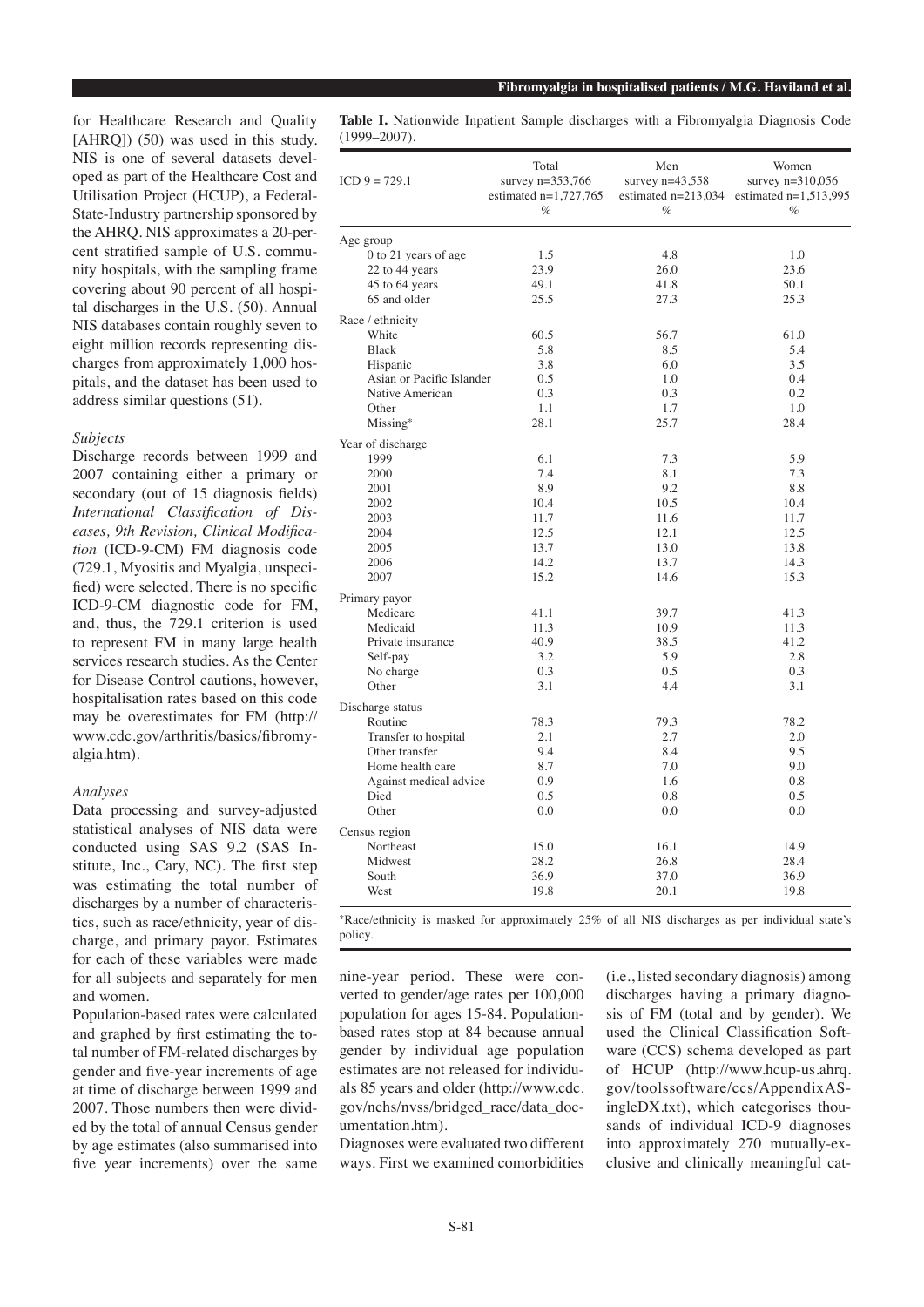egories. The CCS codes were updated in 2007 to provide greater specificity regarding mental and substance-related illnesses. A SAS program (http:// www.hcup-us.ahrq.gov/toolssoftware/ mhsa/mhsa.jsp) was used to update the mental illness related CCS codes provided in the 1999 through 2006 data. Examination of secondary diagnoses was done by determining the presence (yes/no) of all CCS categories across diagnoses 2 through 15. Because it was not practical to examine all CCS categories, only those present in at least 5% of total discharges are reported. We also evaluated discharges in which FM was the secondary diagnosis; CCS codes representing at least 1% of primary diagnoses are presented.

#### **Results**

*Personal and hospital characteristics*

Based on NIS data, there were an estimated 341,915,364 hospital discharges in the U.S. between 1999 and 2007. As shown in Table I, there were 1,727,765 discharges with an FM diagnosis during this nine-year span, 213,034 men (12.3%) and 1,513,995 women (87.6%). Roughly half of all FM-related discharges were for individuals 45 to 64 years of age: one quarter of those were for those younger than age 45, and one quarter were for those older than age 64. Among FM-related discharges, 60.5% were White, 5.8% Black, and 3.8% Hispanic. Very few reported being Asian/Pacific Islander (0.5%) or Native American (0.3%), and 28.1% had missing data for this question. If one excludes the masked race/ethnicity data (some states, for example, Georgia, Illinois, Kentucky, Ohio, and Washington mask race/ethnicity), the figures are 83.4% for non-Hispanic Whites, 8.0% for non-Hispanic Black, and 5.2% for Hispanics.

Medicare and private insurance each funded approximately 41% of these FM-related hospitalisations/discharges and Medicaid 11.3%. Although 11.5% of FM discharges ended with a transfer to another hospital or facility and 8.7% in discharge to home health care, 78.3% ended in a routine discharge to home. The South accounted for 36.9%



of FM discharges and the Midwest for 28.2%.

In general, differences between men and women are modest. Men were approximately two years younger than women on average, 52.8 (standard error 0.18) years *vs.* 54.7 (0.09) years and had a slightly longer length of stay; mean 4.6 days (0.04) compared to 4.3 (0.02) days for women. Just under 5% of the men were younger than 20 years of age compared to 1% of the women. Shown in Table I, a higher percentage of men were Black (8.5 male *vs.* 5.4% female) or Hispanic (6.0 *vs.* 3.5%), died (0.8 *vs*. 0.5%), left against medical advice (1.6 *vs.* 0.8%), and were self-pay (5.9 *vs.*  2.8%). In contrast, a lower percentage of men had private insurance (38.5 *vs.*  41.2%) and were in the 45 to 64 year age category (41.8 *vs*. 50.1%).

There was a steady increase in the percentage of FM-related discharges each year, rising from 6.1% (of all FM-related discharges) in 1999 to 15.2% in 2007 (number of discharges increasing from 105,451 to 262,188, respectively). Stratifying by gender, the percentages increased from 7.3 to 14.6% for men and from 5.9 to 15.5% for women.

# *Population-based hospitalisation rates*

Shown in Figure 1 are the populationbased rates of FM-related discharges between 1999 and 2007 (for men and women by specific age). The population-based rate of male FM-related discharges rose steadily from 3.8 per 100,000 among those 15 to 19 years of age to 49.7 per 100,000 among those 80 to 84 years of age. Among women, there was an inverted U-shaped curve, rising from 9.9 per 100,000 among those 15 to 19 years of age to 273.5 and 273.4 per 100,000, respectively, among those 55 to 59 and 60 to 64 years of age; then declining to 179.6 per 100,000 among those 80 to 84 years of age.

# *Secondary admitting diagnoses among patients with a primary diagnosis of fibromyalgia*

Shown in Table II are the most frequent CCS categories for secondary diagnosis among an estimated 63,772 patients with a primary FM diagnosis. The most common comorbidities were essential hypertension (34.8%), disorders of lipid metabolism (17.8%), and coronary atherosclerosis and other heart disease (16.3%). The most common general categories were metabolic, cardiac, mental, and bone/tissue disorders. The figures for men and women, also shown in Table II, were similar for several diagnoses. Among these most common categories, men, however, had more coronary atherosclerosis/other heart disease (21.2 *vs*. 14.1%) and women more anxiety, mood, and miscellaneous mental disorders (approximately six percentage point differences for each disorder).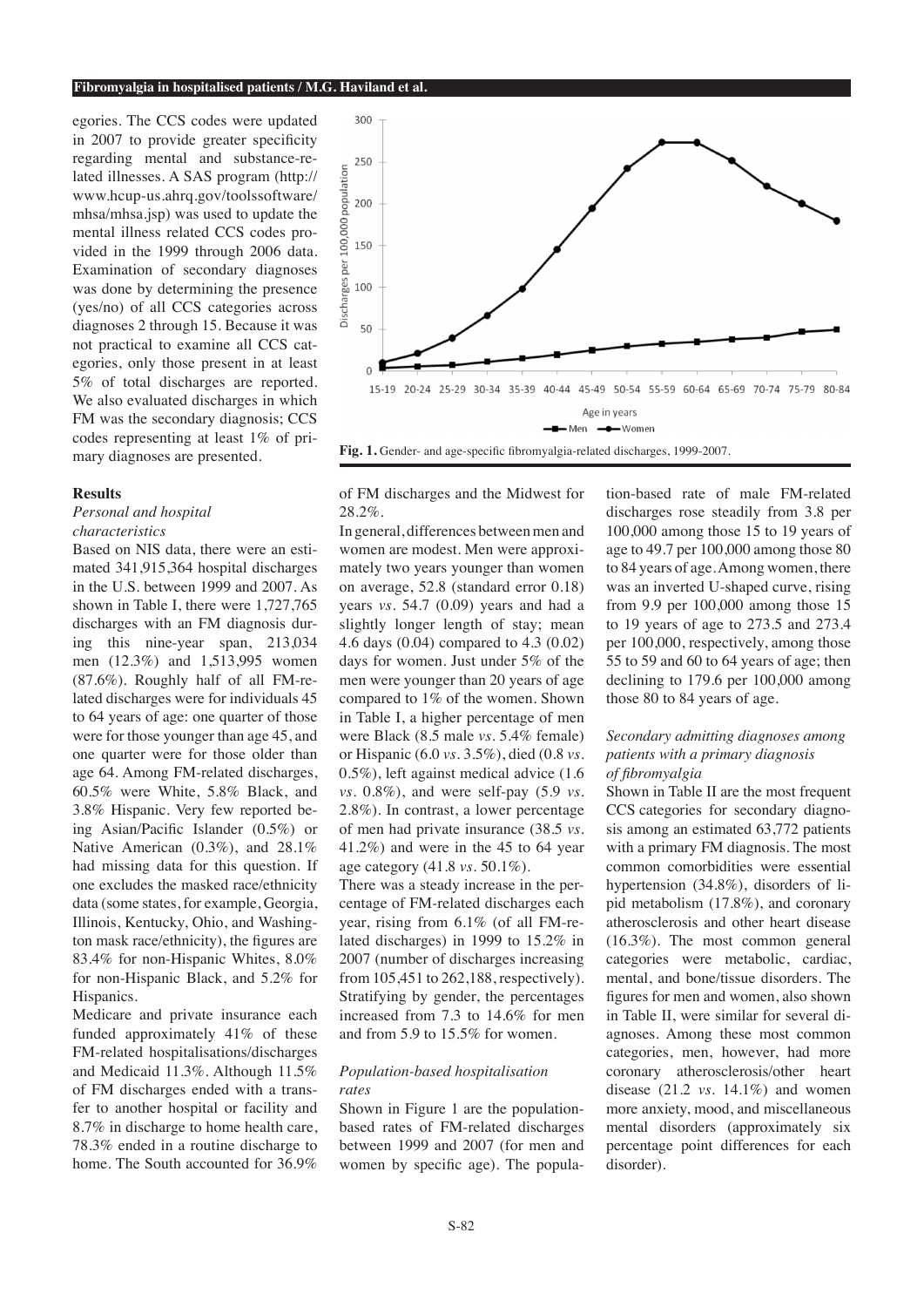| Table II. Most frequent Clinical Classification Software (CCS) categories for secondary    |  |  |  |
|--------------------------------------------------------------------------------------------|--|--|--|
| diagnosis among patients with a primary diagnosis of fibromyalgia (estimated $n=63,772$ ). |  |  |  |

| CCS code and title |                                                                 | Men<br>$\%$ | Women<br>$\%$ | Total<br>$\%$ |
|--------------------|-----------------------------------------------------------------|-------------|---------------|---------------|
| 98                 | Essential hypertension                                          | 31.8        | 36.3          | 34.8          |
| 53                 | Disorders of lipid metabolism                                   | 19.5        | 17.2          | 17.8          |
| 101                | Coronary atherosclerosis and other heart disease                | 21.2        | 14.1          | 16.3          |
| 49                 | Diabetes mellitus without complication                          | 13.9        | 15.3          | 14.8          |
| 670                | Miscellaneous mental disorders                                  | 8.8         | 14.7          | 14.0          |
| 661                | Substance-related disorders                                     | 15.7        | 12.0          | 13.1          |
| 259                | Residual codes; unclassified                                    | 12.3        | 13.2          | 12.9          |
| 205                | Spondylosis; intervertebral disc disorders; other back problems | 10.6        | 13.6          | 12.7          |
| 138                | Esophageal disorders                                            | 7.3         | 13.3          | 11.4          |
| 211                | Other connective tissue disease                                 | 12.1        | 10.5          | 11.0          |
| 58                 | Other nutritional; endocrine; and metabolic disorders           | 8.5         | 8.5           | 10.7          |
| 55                 | Fluid and electrolyte disorders                                 | 9.3         | 10.9          | 10.4          |
| 102                | Non-specific chest pain                                         | 8.9         | 10.5          | 10.0          |
| 48                 | Thyroid disorders                                               | 3.8         | 12.8          | 9.9           |
| 204                | Other non-traumatic joint disorders                             | 9.4         | 10.1          | 9.9           |
| 657                | Mood disorders                                                  | 4.1         | 11.1          | 8.9           |
| 59                 | Deficiency and other anemia                                     | 7.3         | 9.5           | 8.8           |
| 95                 | Other nervous system disorders                                  | 8.0         | 8.6           | 8.4           |
| 651                | Anxiety disorders                                               | 4.4         | 10.0          | 8.2           |
| 155                | Other gastrointestinal disorders                                | 5.4         | 9.2           | 8.0           |
| 203                | Osteoarthritis                                                  | 4.5         | 9.2           | 7.7           |
| 127                | Chronic obstructive pulmonary disease and bronchiectasis        | 7.7         | 6.7           | 7.0           |
| 128                | Asthma                                                          | 4.3         | 8.1           | 6.9           |
| 212                | Other bone disease and musculoskeletal deformities              | 6.5         | 7.0           | 6.9           |
| 106                | Cardiac dysrhythmias                                            | 7.4         | 6.4           | 6.7           |
| 108                | Congestive heart failure; non-hypertensive                      | 5.2         | 5.3           | 5.3           |
| 84                 | Headache; including migraine                                    | 2.3         | 6.4           | 5.1           |
| 117                | Other circulatory disease                                       | 4.5         | 5.3           | 5.1           |
| 159                | Urinary tract infections                                        | 1.8         | 6.5           | 5.0           |
| 202                | Rheumatoid arthritis and related disease                        | 2.5         | 5.3           | 4.9           |

# *Primary admitting diagnoses among patients with a secondary diagnosis of fibromyalgia*

Displayed in Table III are the most frequent CCS categories for primary diagnosis among the 1.6 million patients with a secondary FM diagnosis. The most common primary diagnoses were non-specific chest pain (6.2%), mood disorders (6.2%), and Spondylosis/intervertebral disc disorders/other back problems (4.3%). The 31 listed conditions accounted for roughly 60% of FM-related discharges. Summarising these 31 CCS categories, the most common general groups were cardiovascular (accounting for 14.2% of all discharges), bone and tissue related (9.6%), mental/neurological (9.5%), gastrointestinal (9.0%), and respiratory (7.4%). In general, the differences between men and women were not substantial (also shown in Table III). Men, again, had more coronary atherosclerosis/other heart disease (4.8 *vs.* 2.4%)

and women osteoarthritis (3.9 *vs.* 1.4) and mood disorders (6.5 *vs.* 4.5%).

The 31 most common primary CCS categories among discharges where FM was a secondary diagnosis also were compared to the primary CCS categories for all discharges recorded in the NIS dataset between 1999 and 2007. Table III shows the ranking and frequency of those 31 conditions compared to all 278 CCS categories available in the NIS data. The 31 selected most common primary diagnosis categories among discharges having secondary FM accounted for 40.1% of all NIS discharges. We also looked at the most frequent 31 CCS categories in all NIS discharges (data not shown); the most common general groups were pregnancy and delivery (17.1%), cardiovascular (13.4%), respiratory (6.0%), bone and tissue related (5.3%), surgical/procedure related (3.9%), gastrointestinal (3.4%), and mental/neurological (3.0%). Thus, if one excludes pregnancy-related discharges, cardiovascular conditions are the most common reason for hospitalisation in general and for patients with FM. Patients with comorbid FM, however, were more likely to be admitted with bone and tissue, mental/neurological, and gastrointestinal conditions compared to those in the overall population.

#### **Discussion**

*Personal and hospital characteristics*

FM is a chronic, difficult to treat, often debilitating condition with many identified co-morbidities, which affects millions of Americans. There are, however, very few large cohort studies, with substantial numbers of men and racial/ethnic minorities, and very little information about patients who are admitted to the hospital with FM as either a primary or secondary diagnosis. The purpose of the present study was to bridge this gap in knowledge by examining FM-related discharges in the NIS from 1999 to 2007.

In our cohort of hospitalised patients in the United States, 0.51% had been given an FM diagnostic code. This figure is much lower than other estimated FM-related hospitalisation rates (7.5% in Germany and 5% in England) (52, 53). Our figure also differs from those in two studies where patients were systematically evaluated; on medical wards in Israel, 5% had FM (48) and on an oncology unit in Turkey, 10.7% had FM (49). The contrasting results likely are due to diagnostic method, sample size, and sample type; moreover, the higher figures are not from population studies. The mean age of patients in our cohort was 54.5 years (52.8 for men and 54.7 for women), which differs from the Israeli study reporting a mean age of 63.5 (48). In the present study, many more women than men were admitted with FM (87.6% *vs*. 12.3%). This confirmed what has been shown in previous clinical (42, 43), community (44, 45), and hospital (48, 49) studies; that the prevalence of FM is much higher in women than in men. Although this has been a consistent finding, there are still no good explanations for the apparent gender preference. Similarly, this has been reported in rheumato-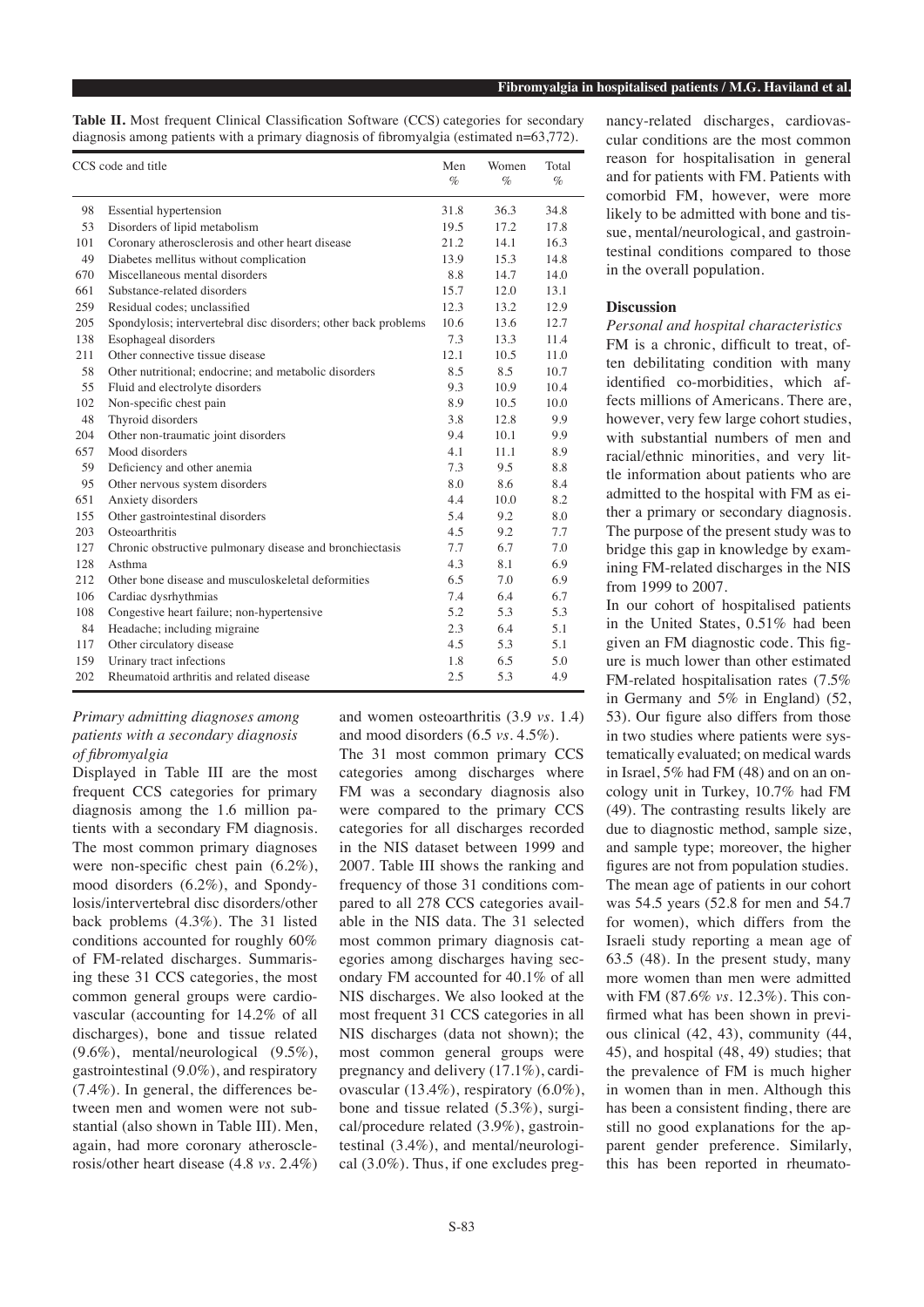**Table III.** Most frequent Clinical Classification Software (CCS) categories for primary diagnosis.

|                    |                                                                                   |      | Discharges where FM<br>is comorbidity<br>$(est. n=1, 663, 993)$ |      |                | All discharges<br>$(est. n=341,$<br>915,364) |  |
|--------------------|-----------------------------------------------------------------------------------|------|-----------------------------------------------------------------|------|----------------|----------------------------------------------|--|
| CCS code and title |                                                                                   | $\%$ | Men Women Total<br>$\%$                                         | $\%$ | Rank           | Total<br>$\%$                                |  |
| 102                | Non-specific chest pain                                                           | 6.5  | 6.2                                                             | 6.2  | 5              | 2.2                                          |  |
| 657                | Mood disorders                                                                    | 4.5  | 6.5                                                             | 6.2  | 7              | 2.0                                          |  |
| 205                | Spondylosis; intervertebral disc disorders;<br>other back problems                | 4.0  | 4.4                                                             | 4.3  | 11             | 1.6                                          |  |
| 203                | Osteoarthritis                                                                    | 1.4  | 3.9                                                             | 3.6  | 13             | 1.6                                          |  |
| 122                | Pneumonia (except that caused by tuberculosis<br>or sexually transmitted disease) | 4.7  | 3.4                                                             | 3.5  | $\overline{2}$ | 3.3                                          |  |
| 101                | Coronary atherosclerosis and other heart disease                                  | 4.8  | 2.9                                                             | 3.1  | 3              | 3.2                                          |  |
| 127                | Chronic obstructive pulmonary disease and<br>bronchiectasis                       | 2.2  | 2.1                                                             | 2.1  | 12             | 1.6                                          |  |
| 55                 | Fluid and electrolyte disorders                                                   | 1.9  | 1.8                                                             | 1.8  | 16             | 1.4                                          |  |
| 128                | Asthma                                                                            | 0.8  | 1.9                                                             | 1.8  | 26             | 1.1                                          |  |
| 197                | Skin and subcutaneous tissue infections                                           | 3.0  | 1.5                                                             | 1.7  | 19             | 1.3                                          |  |
| 106                | Cardiac dysrhythmias                                                              | 1.8  | 1.6                                                             | 1.6  | 10             | 1.8                                          |  |
| 251                | Abdominal pain                                                                    | 1.2  | 1.7                                                             | 1.6  | 53             | 0.5                                          |  |
| 254                | Rehabilitation care; fitting of prostheses;<br>and adjustment of devices          | 1.5  | 1.6                                                             | 1.6  | 20             | 1.2                                          |  |
| 149                | Biliary tract disease                                                             | 0.7  | 1.7                                                             | 1.6  | 21             | 1.2                                          |  |
| 237                | Complication of device; implant or graft                                          | 1.6  | 1.5                                                             | 1.6  | 14             | 1.5                                          |  |
| 159                | Urinary tract infections                                                          | 1.0  | 1.5                                                             | 1.4  | 17             | 1.3                                          |  |
| 108                | Congestive heart failure; non-hypertensive                                        | 1.7  | 1.3                                                             | 1.3  | 4              | 2.8                                          |  |
| 84                 | Headache; including migraine                                                      | 0.7  | 1.3                                                             | 1.2  | 109            | 0.2                                          |  |
| 145                | Intestinal obstruction without hernia                                             | 0.8  | 1.2                                                             | 1.2  | 32             | 0.8                                          |  |
| 146                | Diverticulosis and diverticulitis                                                 | 0.9  | 1.2                                                             | 1.1  | 31             | 0.8                                          |  |
| 155                | Other gastrointestinal disorders                                                  | 0.6  | 1.2                                                             | 1.1  | 51             | 0.5                                          |  |
| 100                | Acute myocardial infarction                                                       | 1.8  | 1.0                                                             | 1.1  | 8              | 1.9                                          |  |
| 211                | Other connective tissue disease                                                   | 2.2  | 0.9                                                             | 1.1  | 79             | 0.3                                          |  |
| 661                | Substance-related disorders                                                       | 1.4  | 1.0                                                             | 1.1  | 47             | 0.6                                          |  |
| 152                | Pancreatic disorders (not diabetes)                                               | 0.9  | 1.1                                                             | 1.0  | 34             | 0.7                                          |  |
| 95                 | Other nervous system disorders                                                    | 1.2  | 1.0                                                             | 1.0  | 72             | 0.4                                          |  |
| 50                 | Diabetes mellitus with complications                                              | 1.6  | 0.9                                                             | 1.0  | 18             | 1.3                                          |  |
| 138                | Esophageal disorders                                                              | 0.7  | 1.0                                                             | 1.0  | 63             | 0.5                                          |  |
| 245                | Syncope                                                                           | 0.9  | 0.9                                                             | 0.9  | 37             | 0.7                                          |  |
| 109                | Acute cerebrovascular disease                                                     | 0.8  | 0.9                                                             | 0.9  | 15             | 1.5                                          |  |
| 170                | Prolapse of female genital organs                                                 | 0.0  | 1.0                                                             | 0.9  | 167            | 0.4                                          |  |
|                    | Total explained variation:                                                        | 57.8 | 60.0                                                            | 59.7 |                | 40.1                                         |  |

logic diseases; for example, 89.4% of the patients with systemic lupus erythematosus in the 1993-2006 NIS datasets were female, as were 76.7% of patients with rheumatoid arthritis (54). For patients with systemic sclerosis in the 2002-2003 NIS datasets, the rates for women were 4.5 times higher than for men (55).

Although men accounted for only 12.3% of discharges in the present study, the corresponding number is 213,034 representing the largest male FM cohort reported to date. Some interesting differences emerged between men and women; for example, there was a much higher percentage of men than women admitted from the 0–21 year age group (4.8% *vs.* 1.0%), suggesting that FM may be diagnosed earlier in men or those in this age group are more ill and require hospitalisation. All other age group percentages are comparable. Moreover, the percentages of Black, Hispanic, Asian/Pacific Islander, and Native American men affected by FM were higher compared to women. These differences and similarities have not been previously reported in smaller clinical and community studies, and presage further investigation.

Race/ethnicity data are masked for approximately 25% of all NIS discharges (each state can restrict release of sensitive data), so one must be cautious when drawing inferences from these data. Despite this caveat, we compared our figures to U.S. Census data. Between 2000

and 2007, there were an estimated 292 million residents in the U.S. The estimated racial/ethnic percentages were: 68.8% non-Hispanic White, 12.7% non-Hispanic Black, and 13.9% Hispanic (U.S. Census Bureau (56)). Based on our percentages (84.3% White, 8.0% Black, and 5.2% Hispanic among discharges in which race was reported), it appears that, compared to the general population, Whites are over-represented in this FM hospital population, and racial/ethnic minorities (Hispanics, in particular) are under-represented. Such under-representation is evident in most community prevalence studies of FM (44, 45). Approximately half of all discharges in both the female and male groups were among patients 45-64 years of age, although a higher percentage of this age group was female. Approximately 25% of all discharges were from the 22–44 and 65 and greater age groups with relatively equal representation from females and males.

FM-related hospitalisations showed a steady increase each year from 1999 through 2007. In fact, the rates more than doubled over this time period. This is similar to data from clinical studies (8, 36). This may be due to an increase in awareness of FM by physicians, which manifests as an increase in both sub-specialists and primary care physicians diagnosing FM.

Medicare funded 41.1% of all discharges, and 25.5% of discharges were for patients 65 years of age and older. Assuming that Medicare funded all discharges among those 65 and older, that would suggest that private insurance paid for nearly 55% of all discharges among adults younger than 65. Approximately 21% of adult patients younger than 65 must have had a physician determined disability, which made them eligible for Medicare. Furthermore, Medicaid paid for 15.2% of all discharges, suggesting a substantial number of FM patients presumably were unemployed, had low income, or were disabled.

Approximately two-thirds of the FMrelated discharges are from hospitals in the Midwest and the South. The reason for this finding remains unclear. We do know that the development of FM and the worst pain-related disability and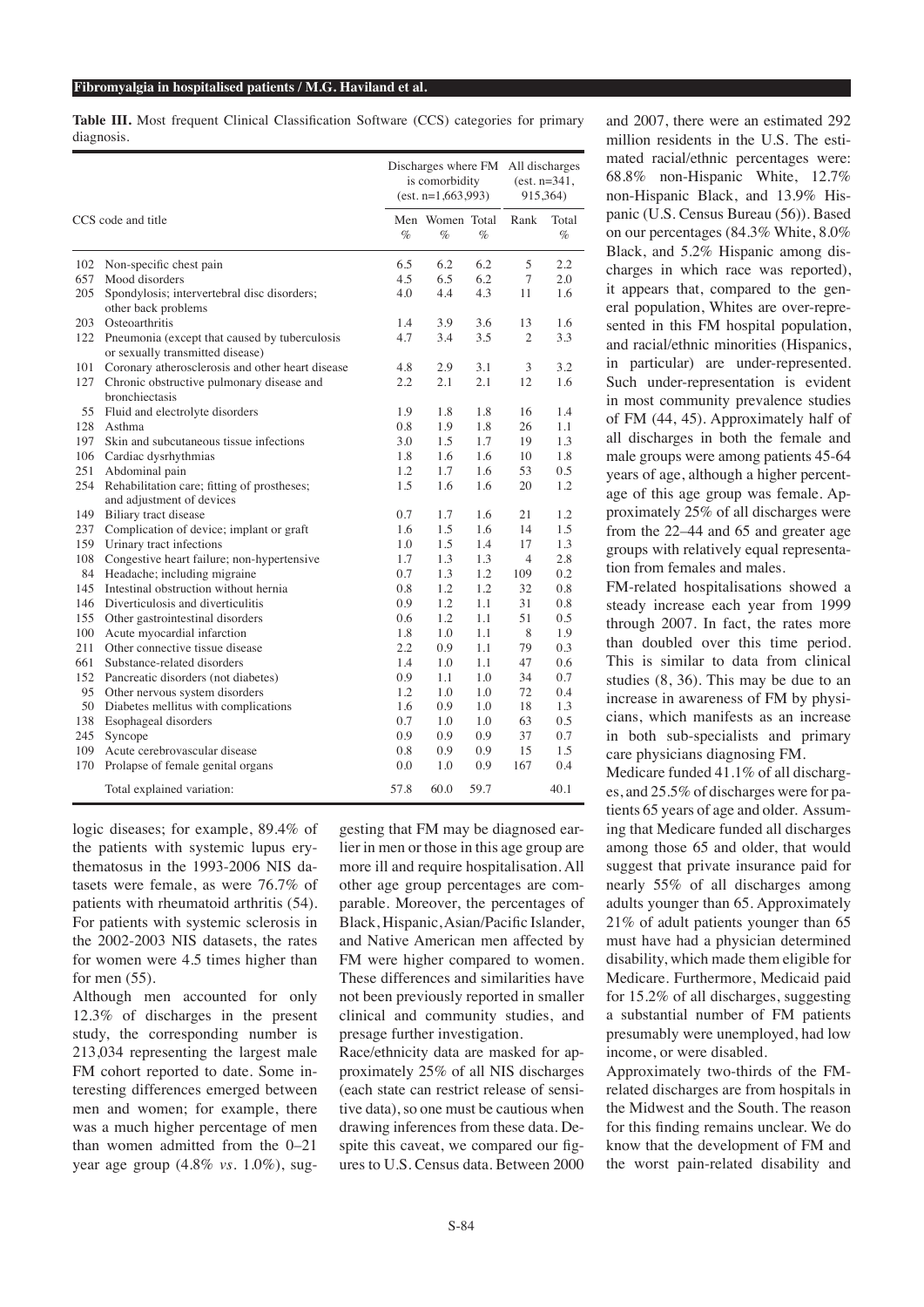disease progression in FM patients is associated with low income/poverty, low education, and obesity (45, 57-59), which in turn, tend to be more prevalent in Midwest and Southern states.

*Population-based hospitalisation rates* In various studies of women with FM, there is a steady increase in prevalence with age with a peak later in life and subsequent decline (8, 44, 45). In the present study, the curve's peak occurs between ages 55 and 64, which is similar to results from the Haviland *et al.* (45) study. There are, however, no satisfactory explanations for this decline. Given the progression of FM and its comorbidities, increased mortality might explain these data; however, Wolfe *et al.* (60) failed to find increased mortality in FM. Moreover, there are few reports of FM remissions. Men in our study, showed a steady increase in FM throughout life with no apparent decline. There are no published comparative (age-related) data for men.

#### *Co-morbid conditions*

Patients are rarely admitted to hospital with FM as the primary diagnosis. The five most common primary diagnoses for which patients with FM in our cohort are admitted to the hospital are essential hypertension (34.8%), disorders of lipid metabolism (17.8%), coronary artherosclerosis and other heart disorders (16.3%), diabetes mellitus without complications (14.8%), and miscellaneous mental disorders (14%). In the FM hospitalisation study from Israel, hypertension was present in 9% of patients, whereas coronary artherosclerosis was present in 31% and diabetes mellitus in 4% (48). In community studies of patients with FM, hypertension is present in 12–40% of patients, whereas diabetes mellitus is present in 4–23% (18, 19, 23). Lipid disorders are an interesting finding; traditionally they are classified as those that result from rare variants in genes and those that result from poor diet or lifestyle (61). It is intriguing that the traditional risk factors for myocardial infarction (MI) include age, plasma lipid concentration, blood pressure, use of tobacco products, and diabetes mellitus II. Strikingly, these

risk factors for coronary artery disease and MI are the top four admitting diagnoses for FM patients. This raises some interesting possibilities; for example, (a) do FM, MI, and related risk factors share common genetic predispositions, or (b) does one disease process precede and lead to the others as is the case with risk factors for MI, or (c) does the stress of being in pain lead to other stress related disorders? We recently have reported an increase in co-morbid medical and psychiatric diagnoses paralleling an increase in functional pain disorders (irritable bowel syndrome and FM), which may reflect the burden of chronic pain in general (62)). Pursuing answers to these questions may be useful areas of investigation.

That mental disorders commonly cooccurred in patients with both primary and secondary FM (and more commonly in the general hospital population) is not a surprising finding. This high prevalence has been shown in many studies; the most common are depression and bipolar disorder (30-32). In our cohort, mental disorders are more prevalent in women.

Particularly noteworthy, is that the five most common admitting diagnoses in the present study are treatable. Future studies could be designed to explore patterns of illnesses in this group and formulate interventions and prevention measures designed to avoid hospitalisations.

When FM is the primary diagnosis, the most common co-morbid diagnoses are non-specific chest pain, mood disorders, Spondylosis/intervertebral disc disorders/other back problems, osteoarthritis, and pneumonia. Non-specific chest pain is a functional disorder often presenting as acute coronary syndrome. Osteoarthritis and spondylosis and other back problems have been shown in clinical studies to be common in patients with FM (18, 19, 23). All of these disease processes are treatable and often can be managed effectively on an outpatient basis. Our finding sets the stage for future studies to explore the process by which these patients are admitted to the hospital and the development of interventions that serve to avoid unnecessary admissions.

#### *Study strengths*

One strength of our study is the large number of FM-related hospital discharges. To put this number in perspective, the Census Bureau estimates that there were 310 million individuals in the U.S. in 2010. If FM affects even 2% of the population, there presently are approximately 6.2 million Americans with FM. Our figure of 1,727,765 discharges over a nine-year period may not be representative of the 6.2 million individuals, but it does represent a substantial proportion of the entire U.S. FM population. Moreover, this FM group represents an even higher percentage of FM patients in the population who are sick enough to be hospitalised. This large sample size also allowed for a better description of men having FM, typically an understudied group. Finally, these results also describe a very costly form of treatment, hospitalisation.

#### *Study limits*

Hospitalisation discharge records may not adequately represent all patients, especially those being seen only in outpatient settings. Moreover, NIS does not include every single hospitalisation; Veterans Administration (VA) hospitals, for example, are excluded. Furthermore, our data are for discharges, not unique individuals. It is likely that these data represent the most clinically-severe subgroup of patients having FM. Thus, one must use caution in making prevalence estimates and drawing inferences from these data. Finally, as noted, data based on the ICD-9-CM diagnosis code 729.1 likely overestimates FM prevalence because it is not specific to FM. ICD-10, however, now includes an FM code, which may strengthen new studies of this kind. The ICD-9-CM code used in this study, however, has been the standard in many previously published large-scale cohort studies (*e.g*. 63).

# *Research and practice recommendations*

Our hospitalisation data reveal some unexpected relationships between FM and co-morbid disorders. Many of the disorders that account for these hospitalisations could have been prevented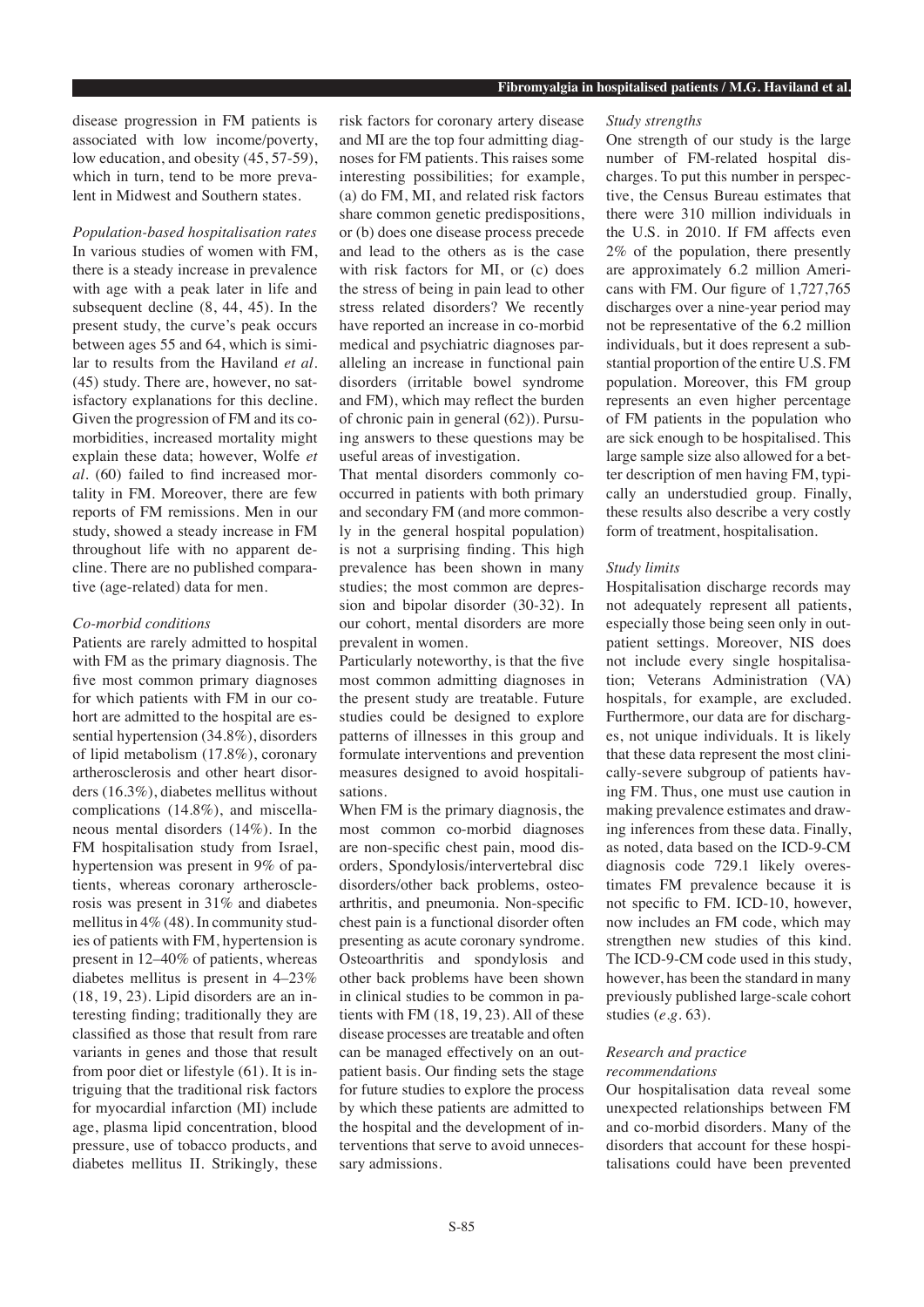or treated with early interventions, such as lifestyle modifications. Therefore, studies should be undertaken to determine how these patients can be better managed as outpatients and how effective prevention strategies can be implemented.

Future FM studies could (a) determine risk factors that lead to these admissions, (b) design and implement strategies to alter the present trajectories of these disease processes to avoid admissions while better treating the disease process, and (c) begin to uncover a causal relationship between the development and progression of FM with the identified medical co-morbidities and cardiac risk factors.

We have identified a number of factors, many treatable and open to experimentation, that can be explored with the aim of further improving the care of patients with FM while extending our understanding of a very complex and difficult to manage disease. Although there are limits to the data presented here, we believe that this portrait of hospitalised FM patients will be useful in guiding both research and practice.

#### **Acknowledgments**

The authors thank Aaron Curns for his statistical advice. A portion of these findings were presented at the 2010 meeting of the American Public Health Association, Denver CO.

#### **References**

- 1. GOWERS WR: Lumbago: Its lessons and analogues. *British Medical Journal* 1904; 1: 117-21.
- 2. SIMONS DG: Muscle pain syndromes-part I. *Am J Phys Med* 1975; 54: 289-311.
- 3. SMYTHE HA, MOLDOFSKY H: Two contributions to understanding the "fibrositis" syndrome. *Bull Rheum Dis* 1977; 28: 928-31.
- 4. WOLFE F: Fibromyalgia wars. *J Rheumatol*  $2009 \cdot 36: 671 - 8$ .
- 5. BARSKY AJ, BORUS JF: Functional somatic syndromes. *Ann Intern Med* 1999; 130: 910-  $21$
- 6. NEBEL MB, GRACELY RH: Neuroimaging of fibromyalgia. *Rheum Dis Clin North Am*  $2009 \cdot 35: 313 - 27$ .
- 7. WILLIAMS DA, CLAUW DJ: Understanding fibromyalgia: Lessons from the broader pain research community. *J Pain* 2009; 10: 777- 91.
- 8. WHITE KP, HARTH M: Classification, epidemiology, and natural history of fibromyalgia. *Curr Pain Headache Rep* 2001; 5: 320-9.
- 9. WOLFE F, SMYTHE HA, YUNUS MB *et al.*:

The American College of Rheumatology 1990 criteria for the classification of fibromyalgia. Report of the Multicenter Criteria Committee. *Arthritis Rheum* 1990; 33: 160- 72.

- 10. MEASE PJ, CLAUW DJ, ARNOLD LM *et al.*: Fibromyalgia syndrome. *J Rheumatol* 2005; 32: 2270-7.
- 11. WOLFE F: When to diagnose fibromyalgia. *Rheum Dis Clin North Am* 1994; 20: 485- 501.
- 12. ARENDT-NIELSEN L, GRAVEN-NIELSEN T: Central sensitization in fibromyalgia and other musculoskeletal disorders. *Curr Pain Headache Rep* 2003; 7: 355-61.
- 13. DOBKIN PL, IONESCU-ITTU R, ABRA-HAMOWITZ M., BARON M, BERNATSKY S, SITE A: Predictors of adherence to an integrated multimodal program for fibromyalgia. *J Rheumatol* 2008; 35: 2255-64.
- 14. GIESECKE T, WILLIAMS DA, HARRIS RE *et al.*: Subgrouping of fibromyalgia patients on the basis of pressure-pain thresholds and psychological factors. *Arthritis Rheum* 2003;  $48.2916222$
- 15. WOLFE F, CLAUW DJ, FITZCHARLES MA *et al.*: The American College of Rheumatology preliminary diagnosis criteria for fibromyalgia and measurement of symptom severity. *Arthritis Care Res* 2010; 62: 600-10.
- 16. MARCUS DA, BERNSTEIN C, RUDY TE: Fibromyalgia and headache: An epidemiological study supporting migraine as part of the fibromyalgia syndrome. *Clin Rheumatol* 2005; 24: 595-601.
- 17. MARTINEZ-LAVIN M: Overlap of fibromyalgia with other medical conditions. *Current Pain Headache Rep* 2001; 5: 347-50.
- 18. WOLFE F, MICHAUD K, LI T, KATZ RS: Chronic conditions and health problems in rheumatic diseases: Comparisons with rheumatoid arthritis, noninflammatory rheumatic disorders, systemic lupus erythematosus, and fibromyalgia. *J Rheumatol* 2010; 37: 305-15.
- 19. GORE M, SADODKY A, ZLATEVA G: Initial use of pregabalin, patterns of pain-related pharmacotherapy, and healthcare resource use among older patients with fibromyalgia. *Am J Manag Care* 2010; 16: S144-53.
- 20. BUSKILA D, ODES LR, NEUMANN L, ODES HS: Fibromyalgia in inflammatory bowel disease. *J Rheumatol* 1999; 26: 1167-71.
- 21. ABU-SHAKRA M, MADER R, LANGEVITZ P *et al.*: Quality of life in systemic lupus erythematosus: A controlled study. *J Rheumatol* 1999; 26: 306-9.
- 22. CLAUW DJ, KATZ P: The overlap between fibromyalgia and inflammatory rheumatic disease. When and why does it occur? *J Clin Rheumatol* 1995; 1: 335-42.
- 23. BERNATSKY S, DOBKIN PL, DE CIVITA M, PENROD JR: Co-morbidity and physician use in fibromyalgia. *Swiss Med Wkly* 2005; 135: 76-81.
- 24. PENROD JR, BERNATSKY S, ADAM V, BARON M, DAYAN N, DOBKIN PL: Health services costs and their determinants in women with fibromyalgia. *J Rheumatol* 2004; 31: 1391-8.
- 25. BAZZICHI L, SERNISSI F, CONSENSI A: Fibromyalgia: A bird's eye review of the recent literature. *Clin Exp Rheumatol* 2010; 28 (Suppl. 63): S7-11.
- 26. BUSKILA D, SHNAIDER A, NEUMANN L: Fibromyalgia in hepatitis C virus infection: Another infectious disease relationship. *Arch Intern Med* 1997; 157: 2497-500.
- 27. PAMUK ON, CAKIR N: The frequency of thyroid antibodies in fibromyalgia patients and their relationship with symptoms. *Clin Rheumatol* 2007; 26: 55-9.
- 28. SHAVER LF, WILBUR J, ROBINSON FP, WANG E, BUNTIN MS: Women's health issues with fibromyalgia syndrome. *J Womens Health*  2006; 15: 1035-45.
- 29. EPSTEIN SA, KAY G, CLAUW D *et al.*: Psychiatric disorders in patients with fibromyalgia. A multicenter investigation. *Psychosomatics*  $1999 \cdot 40: 57-63$ .
- 30. ARNOLD LM, HUDSON JI, KECK PE, AUCHENBACH, MB, JAVARAS KN, HESS EV: Comorbidity of fibromyalgia and psychiatric disorders. *J Clin Psychiatry* 2006; 67: 1219- 25.
- 31. ARNOLD LM, HUDSON JI, HESS EV *et al.*: Family study of fibromyalgia. *Arthritis Rheum* 2004; 50: 944-52.
- 32. THIEME K, TURK DC, FLOR H: Comorbid depression and anxiety in fibromyalgia syndrome: Relationship to somatic and psychosocial variables. *Psychosom Med* 2004; 66: 837-44.
- 33. CULPEPPER L: Evaluating the patient with fibromyalgia. *J Clin Psychiatry* 2010; 71:  $e25$
- 34. DELL'OSSO L, BAZZICHI L, CONSOLI G *et al.*: Manic spectrum symptoms are correlated to the severity of pain and the health-related quality of life in patients with fibromyalgia. *Clin Exp Rheumatol* 2009; 27 (Suppl. 56): S57-61.
- 35. BAZZICHI L, CONSENSI A, ROSSI A *et al.*: Spasmophilia comorbidity in fibromyalgia syndrome. *Clin Exp Rheumatol* 2010; 28 (6 Suppl. 63): S94-9.
- 36. WOLFE F, RASKER JJ: Fibromyalgia. *In*: FIRESTEIN GS, BUDD RC, HARRIS JR, MCINNES IB, RUDDY S, SERGENT JS (Eds.). Kelly's Textbook of Rheumatology, 8<sup>th</sup> ed. 2008, pp. 555-70. Elsevier.
- 37. AARON LA, BUCHWALD D: Chronic diffuse musculoskeletal pain, fibromyalgia and comorbid unexplained clinical conditions. *Best Pract Res Clin Rheumatol* 2003; 17: 563-74.
- 38. BENNETT RM, JONES J, TURK DC, RUSSELL IJ, MATALLANA L: An Internet survey of 2,596 people with fibromyalgia. *BMC Musculoskelet Disord* 2007; 8:27 doi:10.1186/1471- 2474-8-27.
- 39. EPSTEIN WV, HENKE CJ: The nature of U.S. rheumatologic practice, 1977. *Arthritis Rheum* 1981; 24: 1177-87.
- 40. THE AMERICAN RHEUMATISM ASSOCIATION COMMITTEE ON RHEUMATOLOGIC PRACTICE: A description of rheumatology practice. *Arthritis Rheum* 1997; 20: 1278-81.
- 41. BOHAN A: The private practice of rheumatology. The first 1000 patients. *Arthritis Rheum* 1981; 24: 1304-7.
- 42. MARDER WD, MEENAN RF, FELSON DT: The present and future adequacy of rheumatology manpower. A study of health care needs and physician supply. *Arthritis Rheum*  $1991: 34: 1209-17$
- 43. WOLFE F, CATHEY MA: Prevalence of pri-